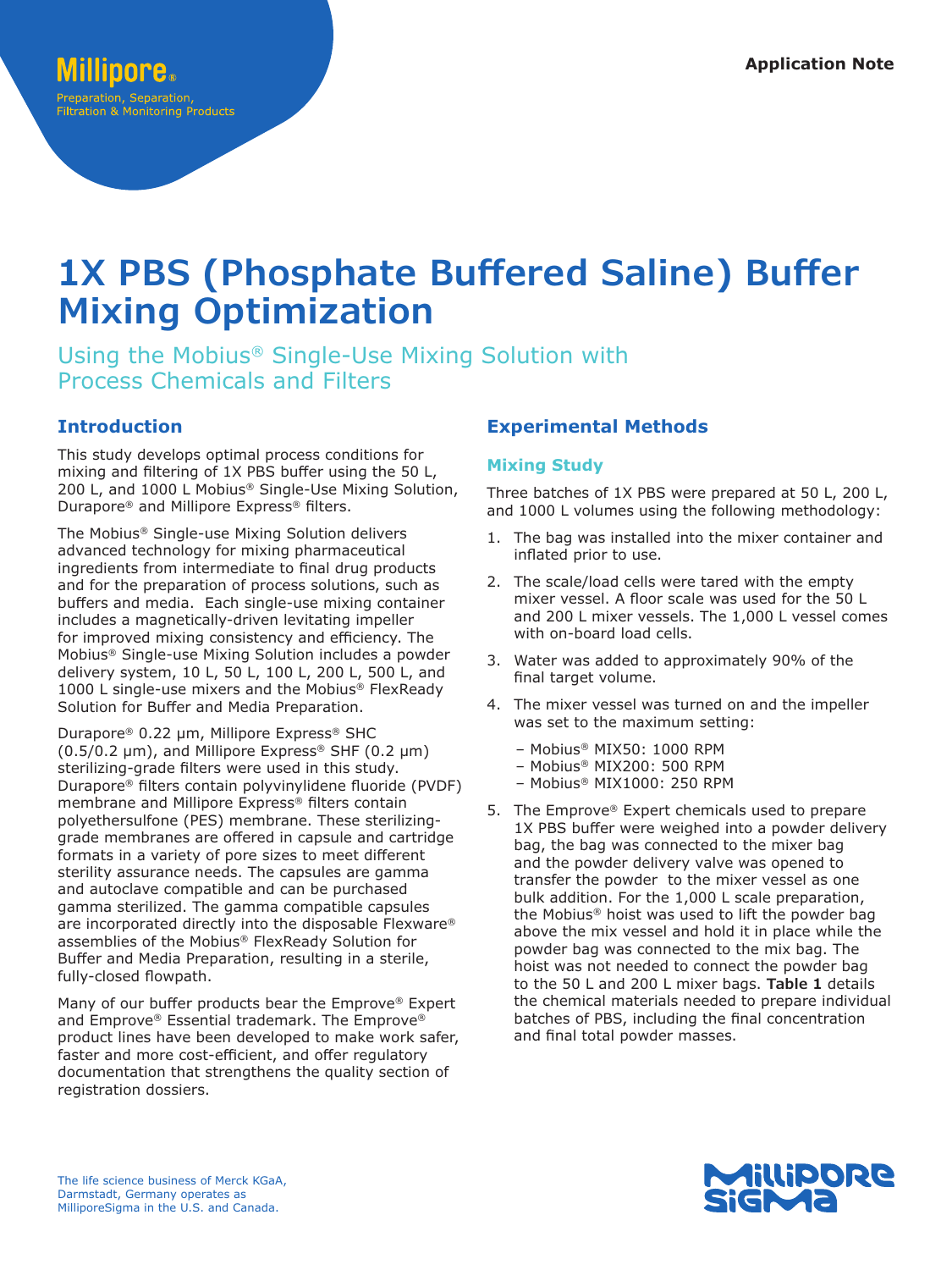- 6. Samples were taken from the top of the mixer vessel and from the needle-free sample ports beginning immediately after adding the powder into the mixer vessel. Samples were returned back to the mixer vessel after each measurement.
- 7. The pH and conductivity of the buffer was measured every 2 minutes. When the measurements at the top and bottom were equal and stable for 10 minutes, the buffer was considered mixed. At this point water was added to 100% of the final target with the impeller still running.

#### **Table 1. Emprove® Expert Chemical Requirements for Individual Batches of 1X PBS buffer**

|                                              | Conc  | Weight [g] |      |       |
|----------------------------------------------|-------|------------|------|-------|
| <b>Chemical</b>                              | [g/L] | 50 L       | 200L | 1000L |
| Sodium Chloride                              | 8     | 400        | 1600 | 8000  |
| di-Sodium<br>Hydrogenphosphate,<br>Dihydrate | 1.78  | 89         | 356  | 1780  |
| Potassium Dihydrogen<br>Phosphate            | 0.27  | 14         | 54   | 270   |
| Total Powder Weight [kg]                     | N/A   | 0.503      | 2.01 | 10.05 |

## **Filtration Study**

After the 1X PBS buffer mixing study was performed at 50 L scale, the filterability of the buffer was tested using the Vmax™ method at a constant pressure of 10 psi to determine which filter type and area would be most appropriate for the three different batch sizes. The Vmax™ method is an accelerated screening test based on the gradual pore size plugging model, and estimates scale up filter area requirements. Three replicates were performed for each filter to ensure data was repeatable and reliable. OptiScale® 25 devices (3.5 cm2 membrane area) were used during Vmax™ testing. **Table 2** outlines the filters that were evaluated in this study.

#### **Table 2. Filter Evaluation**

| <b>Filter</b>                      | <b>Chemistry</b>        | <b>Pore Size</b> |
|------------------------------------|-------------------------|------------------|
| Millipore Express® SHC             | Hydrophilic PES         | $0.5/0.2 \mu m$  |
| Millipore Express <sup>®</sup> SHF | Hydrophilic PES         | $0.2 \mu m$      |
| Durapore <sup>®</sup>              | <b>Hydrophilic PVDF</b> | $0.22 \mu m$     |

## **Results and Discussion**

## **Mixing Study**

Table 3 details the mixing times required to get the first stable pH and conductivity readings prior to filling to 100% of the final volume (i.e. when the readings of samples taken from the top of the carrier and from the sample ports matched each other). They were 12, 6 and 10 minutes for the 50 L, 200 L, and 1000 L scales, respectively. This demonstrates that the mixer technology is effective and efficient across a wide range of volumes. Once the final water addition is complete, it is recommended to continue mixing and verify that the pH and conductivity values remain stable for a minimum of 10 minutes before filtering or using the buffer.

#### **Table 3. Mixing Time Requirements for 1X PBS Buffer Preparation at 50 L, 200 L, and 1000 L Scales**

|                                                                        | <b>Step Duration</b> |                     |            |
|------------------------------------------------------------------------|----------------------|---------------------|------------|
| <b>Step</b>                                                            | 50 L                 | 200L                | 1000L      |
| PBS buffer addition                                                    | $\leq$ 3<br>seconds  | $\leq$ 3<br>seconds | 9 seconds  |
| Mixing time to get the first<br>stable value of pH and<br>conductivity | 12 minutes           | 6 minutes           | 10 minutes |

In this study no attempt was made to match the mixing times of the two different scales of preparation by adjusting the impeller speed or initial fill volume. Instead, the maximum impeller speed available at each scale was used with a fixed initial volume based on experience and ease-of-use as described above. Separate studies have been performed with the Mobius® single-use mixing products to determine a scaling algorithm for both floating and sinking powders. Please contact your local representative for more information.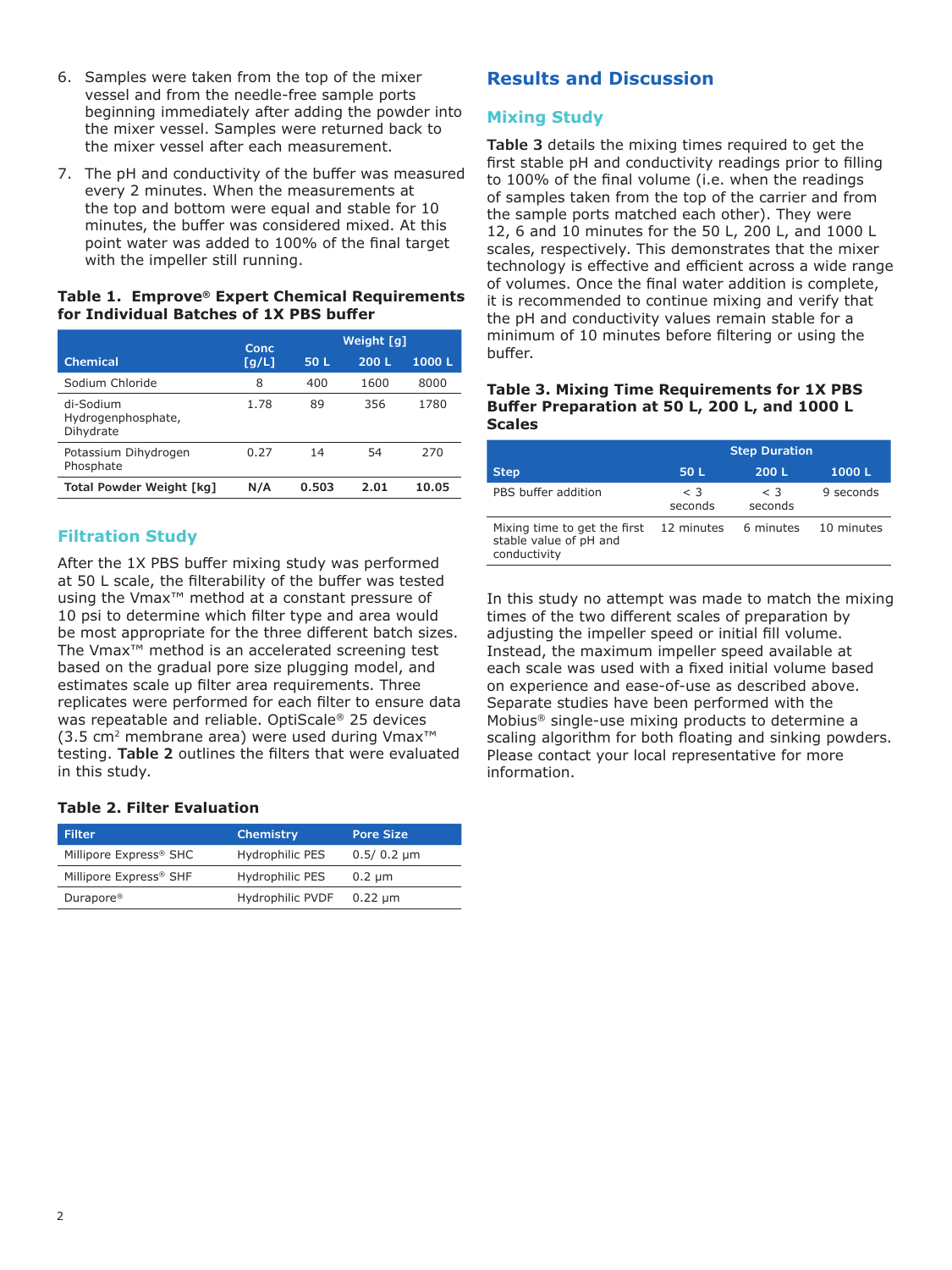#### **Filtration Study**

The optimal filter choice and area requirement for sterile filtration of the 1X PBS buffer was determined using the Vmax™ method at a constant pressure of 10 psi. This method is an accelerated screening test based on the gradual pore size plugging model and it estimates scale up filter area requirements. Vmax™ testing was performed in triplicate for all filters shown in **table 2** using the freshly prepared 50 L batch of 1X PBS buffer. Since PBS buffer is non-plugging, the Vmax™ results were then used to project filtration area requirements for a range of batch sizes and process times using the following equation:

Equation 1: Amin =  $V_B/(Jmean * t_B)$ 

Where:

Amin: minimum membrane area of the filter  $[m^2]$  $V_B$ : batch volume [L] Jmean: mean flux  $[L/(m^2.h)]$  $t_B$ : batch process time [h]

In addition, the  $K_{\text{Buf}}$  method of determining sterile filter requirements for non-plugging buffers was also used and these results were compared to the filter recommendations generated by the Vmax™ method.  $K_{\text{Buf}}$  is an efficient and simplified filter sizing tool for buffer filtration which is based on well characterized membrane permeability values. The  $K_{\text{Buf}}$  sizing method has been shown to closely approximate sterile filter sizing requirements for buffer filtration applications generated through the more laborious Vmax™ sizing method. Filter sizing via the  $K_{\text{Buf}}$  method is determined using the following equation:

# of 10" Filter Cartridges =  $V_B$  x K<sub>Buf</sub> / t<sub>B</sub> x  $\Delta P$ 

Where:

 $V_B$ : batch volume [L]

- $K_{\text{Buf}}$ : sizing constant for a specific filter type which can be applied to water-like (viscosity  $= 1cP$ ), non-plugging buffers
- $t_B$ : batch filtration time [h]
- ΔP: filtration process differential pressure [psid]

In all cases, the filter sizing recommendations resulting from the Vmax<sup>™</sup> and the K<sub>Buf</sub> methods were within 10% of each other, supporting the continued use of  $K_{Buf}$  as a simpler alternative sizing method for non-plugging buffers.

Of the three 0.2 µm filters evaluated in this study, Millipore Express® SHF membrane exhibited the best overall performance, requiring the lowest filter area. Millipore Express® SHC membrane required approximately 33% additional filter area and Durapore® 0.22 µm membrane required approximately 155% additional area to process the same batch volume in equivalent time.

**Table 4** summarizes the optimal filter capsule recommendations for 0.2 μm sterile filtration of 1X PBS buffer batches ranging from 10 L to 1,000 L. Since the sizing calculation includes batch time, times were selected that seemed reasonable and would be achievable using the pumping system on the Mobius® FlexReady Solution for Buffer and Media Filtration, which can operate at flow rates up to 10 L/min. In all cases, the final filter products chosen are gamma-compatible capsules that can be incorporated directly into Flexware® single-use assemblies, resulting in sterile, fully-closed flowpaths for the final buffer processing. In keeping with best practice guidance, a minimum 50% safety factor was applied to all minimum areas and the filter capsules with the closest membrane area at or above this safety factor were selected.

| Table 4. Recommendations for sterile filtration of |
|----------------------------------------------------|
| 10-1,000 L batch sizes of 1X PBS buffer            |

| <b>Batch Size</b><br>ш | <b>Filtration</b><br>Time [min] | <b>Recommended Filter</b>                                             |
|------------------------|---------------------------------|-----------------------------------------------------------------------|
| 10                     | 10                              | Opticap <sup>®</sup> $XL$ 150 with<br>Millipore Express® SHF membrane |
| 50                     | 15                              | Opticap <sup>®</sup> XL 300 with<br>Millipore Express® SHF membrane   |
| 100                    | 20                              | Opticap <sup>®</sup> XL 600 with<br>Millipore Express® SHF membrane   |
| 200                    | 30                              | Opticap <sup>®</sup> XL 600 with<br>Millipore Express® SHF membrane   |
| 500                    | 60                              | Opticap <sup>®</sup> XL 600 with<br>Millipore Express® SHF membrane   |
| 1000                   | 120                             | Opticap <sup>®</sup> XL 600 with<br>Millipore Express® SHF membrane   |

Since 1X PBS buffer is a non-plugging solution, filter sizing is dependent on flux and batch time, not volumetric capacity. Therefore, the selected filtration time determines the required membrane area. If a smaller device is desired, this can be achieved by increasing the batch filtration time.

Ultimately, using the recommendations shown above, the Mobius® FlexReady Solution for Buffer and Media Filtration was successfully used to sterile filter both the 200 L and 1,000 L batches of 1X PBS buffer that were prepared in the Mobius® Single-use Mixers.